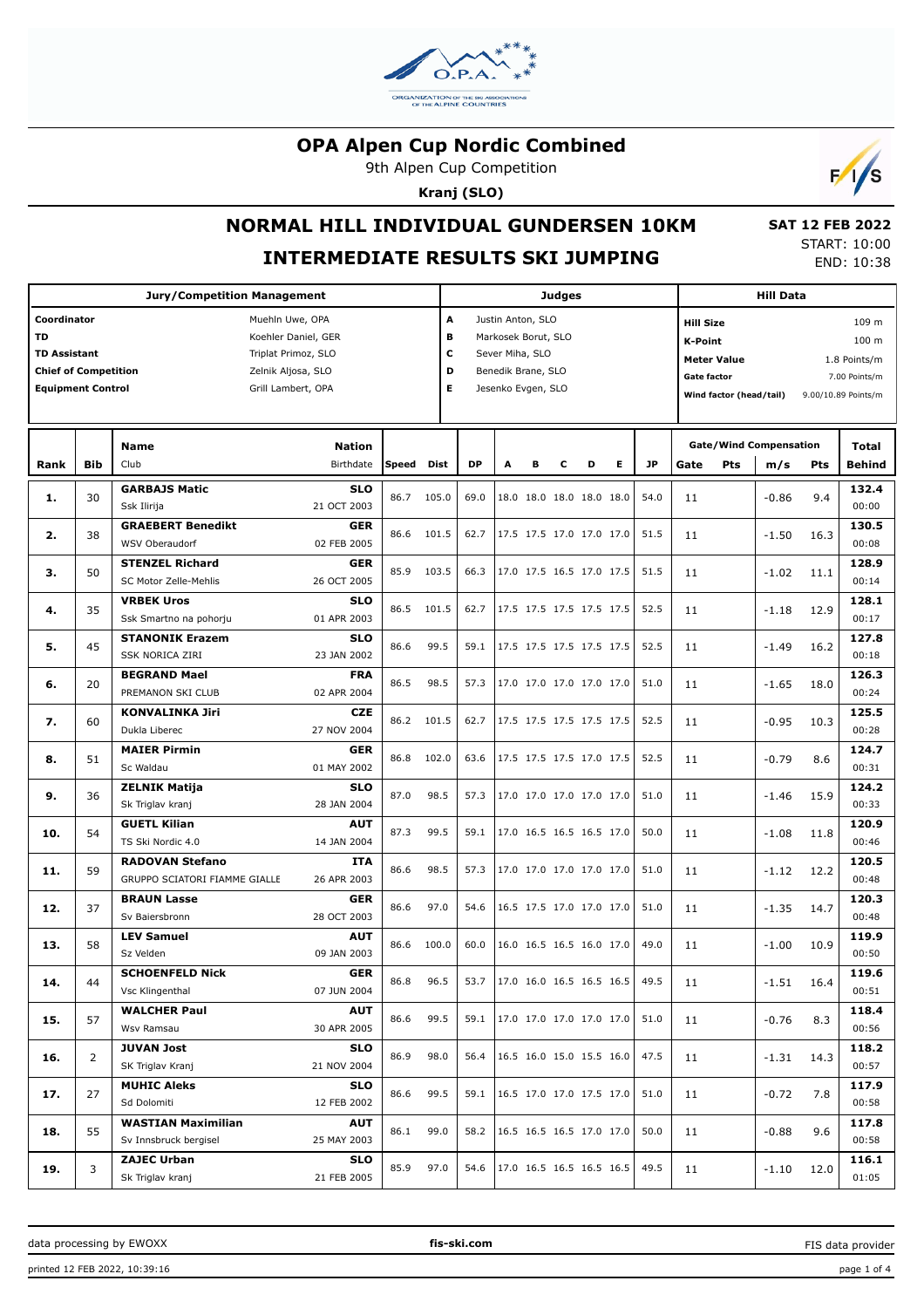

9th Alpen Cup Competition

**Kranj (SLO)**



# **NORMAL HILL INDIVIDUAL GUNDERSEN 10KM**

#### **SAT 12 FEB 2022** START: 10:00

|      |     |                                 | <b>INTERMEDIATE RESULTS SKI JUMPING</b> |              |      |           |                          |                          |   |   |                          |      |      |                               |         |            | END: 10:38 |
|------|-----|---------------------------------|-----------------------------------------|--------------|------|-----------|--------------------------|--------------------------|---|---|--------------------------|------|------|-------------------------------|---------|------------|------------|
|      |     | Name                            | <b>Nation</b>                           |              |      |           |                          |                          |   |   |                          |      |      | <b>Gate/Wind Compensation</b> | Total   |            |            |
| Rank | Bib | Club                            | Birthdate                               | Speed        | Dist | <b>DP</b> | A                        | в                        | с | D | Е                        | JP   | Gate | <b>Pts</b>                    | m/s     | <b>Pts</b> | Behind     |
|      |     | <b>BRANDNER Sebastian</b>       | <b>AUT</b>                              |              |      |           |                          |                          |   |   |                          |      |      |                               |         |            | 115.5      |
| 20.  | 48  | SC Erzbergland                  | 07 APR 2002                             | 86.7         | 96.5 | 53.7      |                          | 17.0 16.5 16.0 16.5 17.0 |   |   |                          | 50.0 | 11   |                               | $-1.08$ | 11.8       | 01:08      |
|      |     | <b>MUHIC David</b>              | <b>SLO</b>                              |              |      |           |                          |                          |   |   |                          |      |      |                               |         |            | 115.1      |
| 21.  | 34  | Sd Dolomiti                     | 12 FEB 2002                             | 86.9         | 98.5 | 57.3      | 17.0 17.5 16.5 17.0 16.5 |                          |   |   |                          | 50.5 | 11   |                               | $-0.67$ | 7.3        | 01:09      |
|      |     | <b>ARNOLD Sebastian</b>         | <b>AUT</b>                              |              |      |           |                          |                          |   |   |                          |      |      |                               |         |            | 114.7      |
| 22.  | 46  | Nordic Team absam               | 14 DEC 2004                             | 87.1<br>94.5 |      | 50.1      |                          | 16.0 16.5 16.5 17.0 16.5 |   |   |                          | 49.5 | 11   |                               | $-1.39$ | 15.1       | 01:11      |
|      |     | <b>SCHULA Pepe</b>              | <b>GER</b>                              |              |      |           |                          |                          |   |   |                          |      |      |                               |         |            | 111.9      |
| 23.  | 42  | Ssv Geyer                       | 28 APR 2003                             | 86.8         | 93.0 | 47.4      |                          | 16.0 15.5 15.5 15.5 15.5 |   |   |                          | 46.5 | 11   |                               | $-1.65$ | 18.0       | 01:22      |
|      |     | <b>KADIVEC Gregor</b>           | <b>SLO</b>                              |              |      |           |                          |                          |   |   |                          |      |      |                               |         |            | 111.7      |
| 24.  | 31  | SK Triglav Kranj                | 14 MAR 2006                             | 86.8         | 95.5 | 51.9      |                          | 17.0 17.0 17.0 17.0 17.0 |   |   |                          | 51.0 | 11   |                               | $-0.81$ | 8.8        | 01:23      |
|      |     | <b>SIMEK Jan</b>                | <b>CZE</b>                              |              |      |           |                          |                          |   |   |                          |      |      |                               |         |            | 111.5      |
| 25.  | 52  | Dukla Liberec                   | 01 JUL 2003                             |              |      | 51.0      |                          | 16.5 16.0 16.0 16.5 16.5 |   |   |                          | 49.0 | 11   |                               | $-1.06$ | 11.5       | 01:24      |
|      |     | <b>DOLEZAL Lukas</b>            | <b>CZE</b>                              |              |      |           |                          |                          |   |   |                          |      |      |                               |         |            | 111.2      |
| 26.  | 47  | Dukla Liberec                   | 21 FEB 2006                             | 86.9         | 92.0 | 45.6      |                          | 16.5 16.5 16.0 16.5 16.5 |   |   |                          | 49.5 | 11   |                               | $-1.48$ | 16.1       | 01:25      |
|      |     | <b>SOMMERFELDT Tristan</b>      | <b>GER</b>                              |              |      |           |                          |                          |   |   |                          |      |      |                               |         |            | 111.0      |
| 27.  | 56  | Wsc Erzgebirge oberwiesenthal   | 16 DEC 2004                             | 86.4         | 96.0 | 52.8      |                          | 17.0 16.5 16.0 16.5 17.0 |   |   |                          | 50.0 | 11   |                               | $-0.75$ | 8.2        | 01:26      |
|      |     | <b>ACKO Sandi</b>               | <b>SLO</b>                              |              |      |           |                          |                          |   |   |                          |      |      |                               |         |            | 110.8      |
| 28.  | 26  | Ssk Smartno na pohorju          | 20 JAN 2002                             | 86.1         | 94.5 | 50.1      |                          | 17.0 16.5 16.5 16.5 17.0 |   |   |                          | 50.0 | 11   |                               | $-0.98$ | 10.7       | 01:26      |
|      |     | <b>KERSTING Lenard</b>          | <b>GER</b>                              |              |      |           |                          |                          |   |   |                          |      |      |                               |         |            | 109.8      |
| 29.  | 61  | Sk Winterberg                   | 17 APR 2002                             | 87.4         | 95.0 | 51.0      |                          | 16.5 16.5 16.5 16.5 16.5 |   |   |                          | 49.5 | 11   |                               | $-0.85$ | 9.3        | 01:30      |
|      |     | <b>STENZEL Albin</b>            | <b>GER</b>                              |              |      |           |                          |                          |   |   |                          |      |      |                               |         |            | 109.7      |
| 30.  | 29  | SC Motor Zella-Mehlis           | 20 APR 2004                             | 86.1         | 95.5 | 51.9      |                          | 16.5 16.5 16.0 16.5 16.5 |   |   |                          | 49.5 | 11   |                               | $-0.76$ | 8.3        | 01:31      |
|      |     | <b>BERTIGNOL Michael</b>        | <b>AUT</b>                              |              |      |           |                          |                          |   |   |                          |      |      |                               |         |            | 107.8      |
| 31.  | 6   | Sc Erzbergland                  | 28 NOV 2004                             | 86.4         | 91.5 | 44.7      |                          | 16.5 16.0 16.0 16.5 16.0 |   |   |                          | 48.5 | 11   |                               | $-1.34$ | 14.6       | 01:38      |
|      |     | <b>FISCHBACHER Jonas</b>        | <b>AUT</b>                              |              |      |           |                          |                          |   |   |                          |      |      |                               |         |            | 106.6      |
| 32.  | 33  | Wsv Ramsau                      | 17 OCT 2004                             | 85.9         | 91.5 | 44.7      | 16.5 16.5 15.5 16.5 16.0 |                          |   |   |                          | 49.0 | 11   |                               | $-1.18$ | 12.9       | 01:43      |
|      |     | <b>VENTURINI Bryan</b>          | <b>ITA</b><br>86.2                      |              | 93.5 | 48.3      |                          | 16.5 16.5 16.0 16.5 16.5 |   |   |                          | 49.5 |      |                               |         |            | 106.0      |
| 33.  | 15  | U.S. DOLOMITICA A.S.D.          | 27 MAY 2006                             |              |      |           |                          |                          |   |   |                          |      | 11   |                               | $-0.75$ | 8.2        | 01:46      |
| 34.  | 25  | <b>OTTENHEIMER Remi</b>         | <b>FRA</b>                              | 86.2         | 91.5 |           |                          |                          |   |   | 16.5 16.5 16.5 16.5 16.0 | 49.5 | 11   | $-1.03$                       |         | 105.4      |            |
|      |     | Vercors Ski de fond             | 06 DEC 2004                             |              |      | 44.7      |                          |                          |   |   |                          |      |      |                               |         | 11.2       | 01:48      |
| 35.  | 49  | <b>GEHRING Hannes</b>           | <b>GER</b>                              | 86.3         | 92.0 | 45.6      |                          | 16.5 16.5 16.5 16.5 16.5 |   |   |                          | 49.5 | 11   |                               | $-0.86$ | 9.4        | 104.5      |
|      |     | SV Biberau                      | 04 JAN 2003                             |              |      |           |                          |                          |   |   |                          |      |      |                               |         |            | 01:52      |
| 36.  | 39  | <b>HLADNIK Matic</b>            | <b>SLO</b>                              | 86.6         | 88.0 | 38.4      | 16.5 16.0 16.0 16.5 16.5 |                          |   |   |                          | 49.0 | 11   |                               | $-1.55$ | 16.9       | 104.3      |
|      |     | Nsk Trzic                       | 14 FEB 2003                             |              |      |           |                          |                          |   |   |                          |      |      |                               |         |            | 01:52      |
| 36.  | 16  | <b>BORGENHEIMER Julius</b>      | <b>GER</b>                              | 86.5         | 92.0 | 45.6      |                          | 16.0 16.0 15.5 15.5 16.0 |   |   |                          | 47.5 | 11   |                               | $-1.03$ | 11.2       | 104.3      |
|      |     | SK Berchtesgaden                | 16 DEC 2006                             |              |      |           |                          |                          |   |   |                          |      |      |                               |         |            | 01:52      |
| 38.  | 43  | <b>GUYOT Paul</b>               | <b>FRA</b>                              | 86.3         | 89.5 | 41.1      |                          | 16.0 16.0 16.0 16.0 16.0 |   |   |                          | 48.0 | 11   |                               | $-1.32$ | 14.4       | 103.5      |
|      |     | Ski Morbier bellefontaine morez | 29 JUN 2002                             |              |      |           |                          |                          |   |   |                          |      |      |                               |         |            | 01:56      |
| 39.  | 40  | <b>PEER Stefan</b>              | <b>AUT</b>                              | 86.7         | 88.5 | 39.3      |                          | 16.0 15.5 15.0 16.5 15.5 |   |   |                          | 47.0 | 11   |                               | $-1.50$ | 16.3       | 102.6      |
|      |     | Wsv Woergl                      | 23 MAR 2002                             |              |      |           |                          |                          |   |   |                          |      |      |                               |         |            | 01:59      |
| 40.  | 62  | <b>REITER Severin</b>           | <b>AUT</b>                              | 86.3         | 90.0 | 42.0      |                          | 16.5 16.0 16.0 16.0 16.5 |   |   |                          | 48.5 |      |                               | -1.06   | 11.5       | 102.0      |
|      |     | SC Bischofshofen                | 30 JAN 2004                             |              |      |           |                          |                          |   |   |                          |      | 11   |                               |         |            | 02:02      |
| 41.  | 12  | <b>SAMHABER David</b>           | <b>AUT</b>                              | 86.6         | 90.0 | 42.0      |                          | 16.5 16.0 16.0 16.5 16.0 |   |   |                          | 48.5 | 11   |                               | -1.04   | 11.3       | 101.8      |
|      |     | UVB Hinzenbach                  | 14 APR 2002                             |              |      |           |                          |                          |   |   |                          |      |      |                               |         |            | 02:02      |
| 42.  | 53  | <b>ROCHAT Tom</b>               | <b>FRA</b>                              | 86.3         | 90.0 | 42.0      |                          | 16.0 16.0 16.0 16.5 16.0 |   |   |                          | 48.0 | 11   | $-1.03$                       | 11.2    | 101.2      |            |
|      |     | Ski Club xonrupt                | 20 JAN 2003                             |              |      |           |                          |                          |   |   |                          |      |      |                               |         |            | 02:05      |
| 43.  | 5   | <b>WIED Lukas</b>               | <b>GER</b>                              | 86.1         | 88.0 | 38.4      | 16.0 16.0 15.5 16.5 16.0 |                          |   |   |                          | 48.0 | 11   |                               | $-1.30$ | 14.2       | 100.6      |
|      |     | Sc Rueckershausen               | 16 MAR 2004                             |              |      |           |                          |                          |   |   |                          |      |      |                               |         |            | 02:07      |

data processing by EWOXX **fis-ski.com**

FIS data provider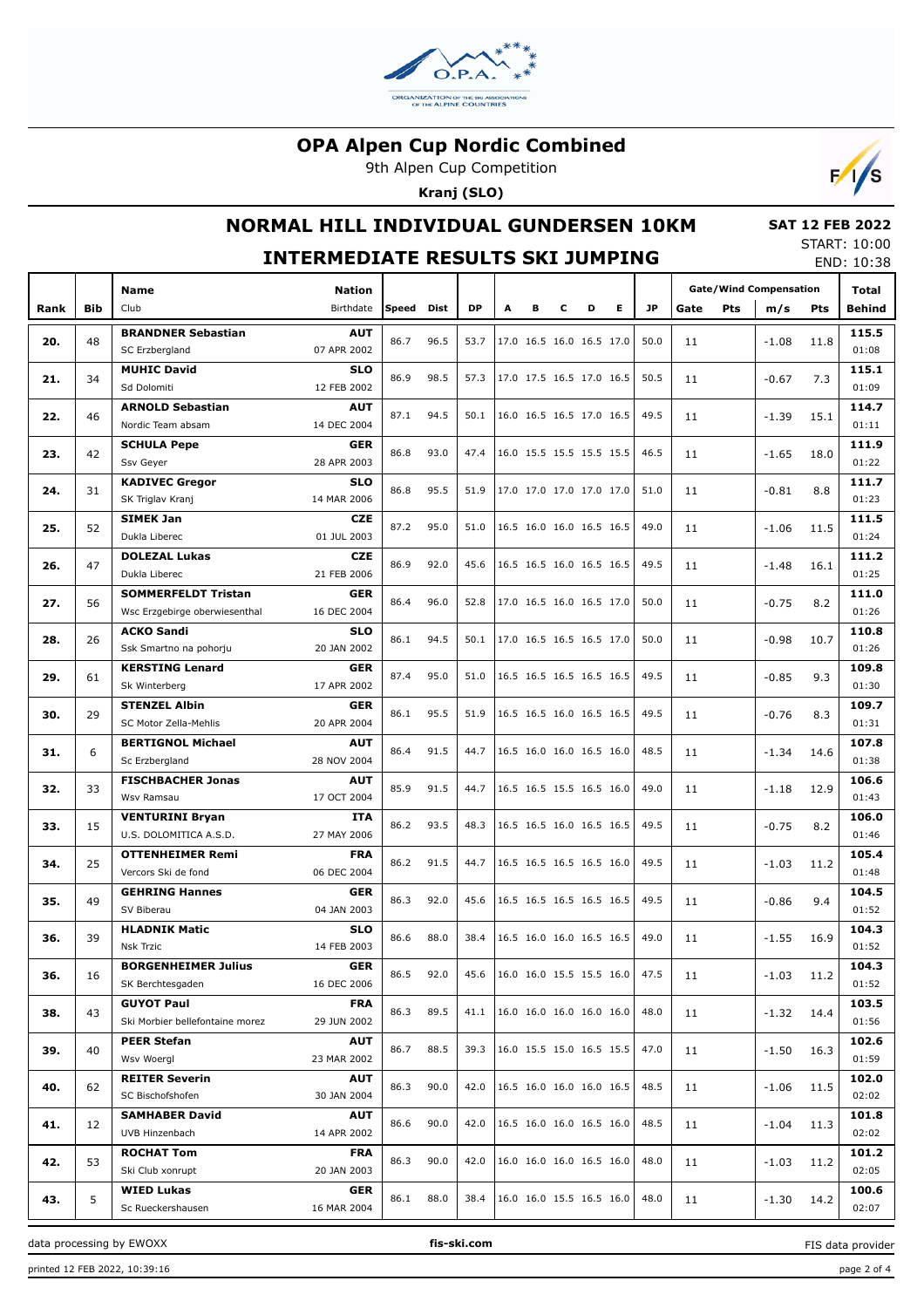

9th Alpen Cup Competition

**Kranj (SLO)**



# **NORMAL HILL INDIVIDUAL GUNDERSEN 10KM**

#### **SAT 12 FEB 2022** START: 10:00

|      | <b>INTERMEDIATE RESULTS SKI JUMPING</b> |                                                    |                           |       |      |           |   |                          |   |   |    |           |      |     | <b>JIANI. 10.00</b><br>END: 10:38 |            |                |
|------|-----------------------------------------|----------------------------------------------------|---------------------------|-------|------|-----------|---|--------------------------|---|---|----|-----------|------|-----|-----------------------------------|------------|----------------|
|      |                                         | <b>Name</b>                                        | <b>Nation</b>             |       |      |           |   |                          |   |   |    |           |      |     | <b>Gate/Wind Compensation</b>     |            | <b>Total</b>   |
| Rank | <b>Bib</b>                              | Club                                               | Birthdate                 | Speed | Dist | <b>DP</b> | A | в                        | c | D | E. | <b>JP</b> | Gate | Pts | m/s                               | <b>Pts</b> | Behind         |
| 44.  | 32                                      | <b>BRUECKL David</b><br>Wsv-Djk Rastbuechl         | <b>GER</b><br>30 OCT 2003 | 86.7  | 91.5 | 44.7      |   | 16.0 17.0 15.5 12.0 16.5 |   |   |    | 48.0      | 11   |     | $-0.68$                           | 7.4        | 100.1<br>02:09 |
| 45.  | 41                                      | <b>PFANDL Nicolas</b><br><b>WSV Murau</b>          | <b>AUT</b><br>29 MAR 2003 | 86.5  | 88.5 | 39.3      |   | 16.0 16.0 16.0 16.0 16.5 |   |   |    | 48.0      | 11   |     | $-1.17$                           | 12.7       | 100.0<br>02:10 |
| 46.  | 17                                      | <b>KUCHTA Bartlomiej</b><br><b>LKS Poronin</b>     | <b>POL</b><br>07 NOV 2003 | 86.4  | 88.0 | 38.4      |   | 16.0 15.5 15.0 15.5 15.5 |   |   |    | 46.5      | 11   |     | $-1.34$                           | 14.6       | 99.5<br>02:12  |
| 47.  | 14                                      | <b>PENET Tom</b><br>Us Autrans                     | <b>FRA</b><br>01 MAR 2004 | 86.5  | 89.0 | 40.2      |   | 16.5 16.0 16.5 16.5 16.5 |   |   |    | 49.5      | 11   |     | $-0.80$                           | 8.7        | 98.4<br>02:16  |
| 48.  | 28                                      | <b>TREAND Lilian</b><br>Olympic Mont d or          | <b>FRA</b><br>12 JUN 2005 | 85.8  | 91.5 | 44.7      |   | 16.5 16.0 15.5 15.5 16.0 |   |   |    | 47.5      | 11   |     | $-0.56$                           | 6.1        | 98.3<br>02:16  |
| 49.  | 23                                      | <b>KOHLBERGER Lukas</b><br>Dukla Liberec           | <b>CZE</b><br>13 MAR 2002 | 86.5  | 86.0 | 34.8      |   | 15.5 15.0 15.5 15.0 15.0 |   |   |    | 45.5      | 11   |     | $-1.62$                           | 17.6       | 97.9<br>02:18  |
| 50.  | 8                                       | <b>WALICZEK Andrzej</b><br>TS Wisla Zakopane       | <b>POL</b><br>06 MAY 2005 | 86.3  | 86.0 | 34.8      |   | 15.5 15.0 15.0 15.5 15.5 |   |   |    | 46.0      | 11   |     | $-1.53$                           | 16.7       | 97.5<br>02:20  |
| 51.  | 11                                      | <b>FADRHONS Matej</b><br>Dukla Liberec             | <b>CZE</b><br>14 MAR 2002 | 87.0  | 89.0 | 40.2      |   | 15.5 15.5 15.5 15.5 16.0 |   |   |    | 46.5      | 11   |     | $-0.86$                           | 9.4        | 96.1<br>02:25  |
| 52.  | 10                                      | <b>CONSOLATI Eros</b><br>U.S. DOLOMITICA A.S.D.    | <b>ITA</b><br>12 AUG 2004 | 86.3  | 84.5 | 32.1      |   | 15.0 14.5 15.0 15.0 15.0 |   |   |    | 45.0      | 11   |     | $-1.39$                           | 15.1       | 92.2<br>02:41  |
| 53.  | $\mathbf{1}$                            | <b>BREGAR Gal</b><br>SMUCARSKO SKAKALNI KLUB ILIRI | <b>SLO</b><br>04 OCT 2006 | 86.2  | 84.0 | 31.2      |   | 16.0 16.0 15.5 15.0 15.5 |   |   |    | 47.0      | 11   |     | $-1.25$                           | 13.6       | 91.8<br>02:42  |
| 54.  | 21                                      | <b>SUDEK Radim</b><br>Dukla Liberec                | <b>CZE</b><br>06 JAN 2004 | 86.8  | 83.0 | 29.4      |   | 15.0 15.0 14.5 14.5 14.5 |   |   |    | 44.0      | 11   |     | $-1.65$                           | 18.0       | 91.4<br>02:44  |
| 55.  | 24                                      | <b>RATHGEB Nico</b><br>SC Erzbergland              | <b>AUT</b><br>20 APR 2003 | 86.3  | 82.0 | 27.6      |   | 15.5 15.5 15.0 16.0 15.5 |   |   |    | 46.5      | 11   |     | $-1.49$                           | 16.2       | 90.3<br>02:48  |
| 56.  | 13                                      | <b>LIBENER Luca</b><br>U.S. DOLOMITICA A.S.D.      | <b>ITA</b><br>03 JAN 2005 | 86.7  | 85.0 | 33.0      |   | 15.0 15.0 15.0 14.5 15.0 |   |   |    | 45.0      | 11   |     | $-1.07$                           | 11.7       | 89.7<br>02:51  |
| 57.  | $\overline{7}$                          | <b>NETZER Leonard</b><br>SV Innsbruck-Bergisel     | <b>AUT</b><br>15 NOV 2004 | 86.6  | 83.0 | 29.4      |   | 15.5 15.5 15.5 15.5 15.5 |   |   |    | 46.5      | 11   |     | $-1.16$                           | 12.6       | 88.5<br>02:56  |
| 58.  | 22                                      | <b>DOVZAN Lovro</b><br>Nsk Trzic fmg               | <b>SLO</b><br>29 JUL 2004 | 86.8  | 81.0 | 25.8      |   | 16.0 15.5 15.5 16.0 15.5 |   |   |    | 47.0      | 11   |     | $-1.28$                           | 13.9       | 86.7<br>03:03  |
| 59.  | 4                                       | <b>JOHN Jan</b><br>Dukla Liberec                   | <b>CZE</b><br>15 FEB 2005 | 86.6  | 81.0 | 25.8      |   | 15.0 15.0 14.5 15.0 14.5 |   |   |    | 44.5      | 11   |     | $-1.18$                           | 12.9       | 83.2<br>03:17  |
| 60.  | 9                                       | <b>FACCHINI Manuel</b><br>U.S. DOLOMITICA A.S.D.   | <b>ITA</b><br>09 SEP 2002 | 85.7  | 79.5 | 23.1      |   | 14.0 14.5 14.0 14.0 14.5 |   |   |    | 42.5      | 11   |     | $-1.45$                           | 15.8       | 81.4<br>03:24  |
| 61.  | 19                                      | <b>MUELLER Constantin</b>                          | <b>GER</b><br>13 OCT 2005 | 86.2  | 77.5 | 19.5      |   | 15.5 15.5 15.5 15.0 16.0 |   |   |    | 46.5      | 11   |     | $-1.32$                           | 14.4       | 80.4<br>03:28  |

| Did not start |                  |  |  |  |  |  |  |  |  |
|---------------|------------------|--|--|--|--|--|--|--|--|
| Bib           | <b>Name</b>      |  |  |  |  |  |  |  |  |
| 18            | MITREGA Grzegorz |  |  |  |  |  |  |  |  |
|               |                  |  |  |  |  |  |  |  |  |

| <b>Weather Information</b> |               |      |      |                 |              |         |         |  |  |  |  |  |  |
|----------------------------|---------------|------|------|-----------------|--------------|---------|---------|--|--|--|--|--|--|
|                            |               | Snow | Air  | <b>Humidity</b> | Wind $[m/s]$ |         |         |  |  |  |  |  |  |
|                            | Weather       | [°C] | [°C] | [%]             | Min          | Avg     | Max     |  |  |  |  |  |  |
| 1st round                  | partly cloudy | - 1  |      | 59              | $-1.65$      | $-1.14$ | $-0.56$ |  |  |  |  |  |  |

data processing by EWOXX **fis-ski.com**

FIS data provider